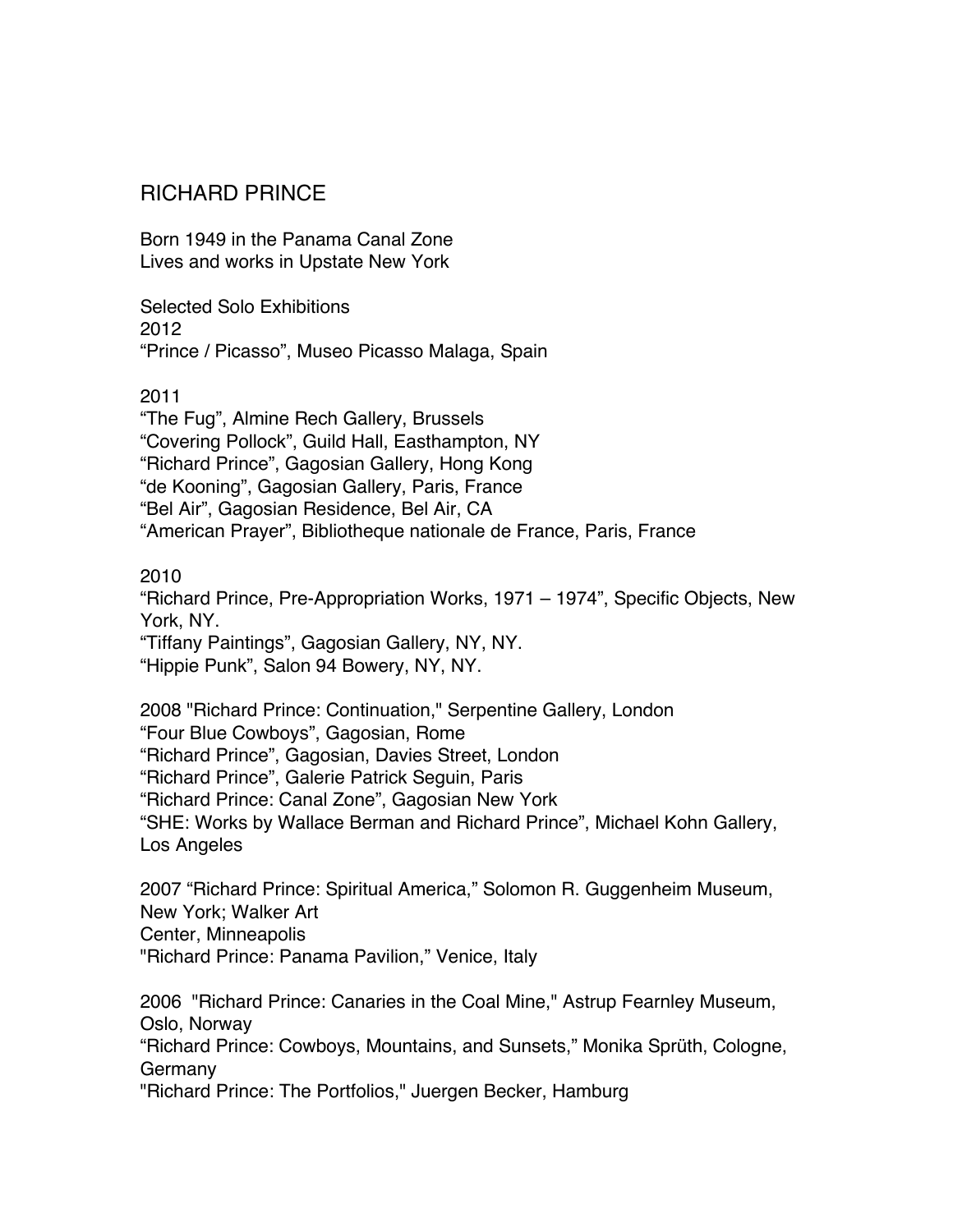"Richard Prince: Cowboys and Nurses," John McWhinnie @ Glenn Horowitz, New York

### 2005

"Richard Prince: New Work," Sadie Coles HQ, London "Richard Prince" Gladstone Gallery, New York "Richard Prince: Check Paintings" Gagosian Gallery, Beverly Hills

### 2004

"Richard Prince: Women," Regen Projects, Los Angeles. "Richard Prince: Man," Galerie Eva Presenhuber, Zurich "Richard Prince," Sammlung Goetz, Munich "American Dream: Collecting Richard Prince for 27 years," Rubell Family Collection, Miami

## 2003

"Richard Prince: Nurse Paintings," Barbara Gladstone Gallery, New York "Richard Prince: Publicities," Works from the Ophiuchus Collection, Hydra Workshop, Greece.

"Richard Prince: Good Life," Glenn Horowitz Bookseller, East Hampton, NY "Richard Prince: Nurse Paintings," Sadie Coles HQ, London "Richard Prince: Upstate," Sabine Knust, Munich

## 2002

Barbara Gladstone Gallery, New York. Patrick Painter, Inc., Santa Monica

## 2001

Museum für Gegenwartskunst, Basel and Kunsthalle Zurich; travelled to Kunstmuseum Wolfsburg, 2002. "Richard Prince: Publicities," Sadie Coles HQ, London Regen Projects, Los Angeles Skarstedt Fine Art, New York Galerie Micheline Szwajcer, Antwerp, Belgium

2000

Partobject Gallery, Carrboro, NC, "Richard Prince: Upstate" Barbara Gladstone Gallery, New York "Richard Prince: Photographs, Paintings,"Jablonka Galerie, Cologne "Richard Prince: 4 x 4," MAK Vienna, Vienna "Richard Prince: Upstate," MAK Center for Art and Architecture, Schindler House, Los Angeles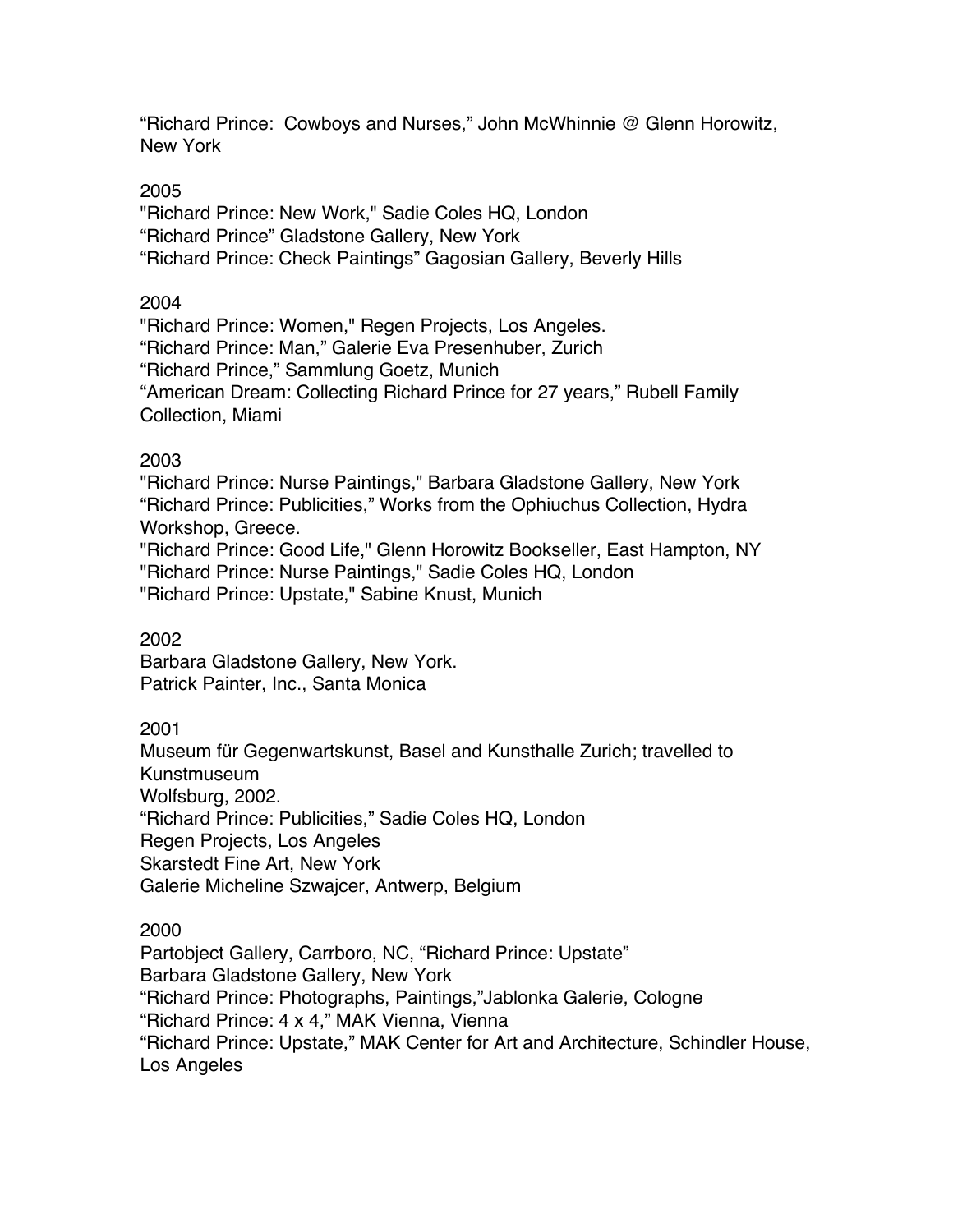Sadie Coles HQ, London, "Richard Prince" Sabine Knust-Maximilian Verlag, Munich, "Richard Prince: Paintings and Works on Paper 1997/98" and "Upstate"

#### 1998

Stills Ltd, Edinburgh, "Richard Prince" Regen Projects, Los Angeles Barbara Gladstone Gallery, New York Skarstedt Fine Art, New York, "Richard Prince: Paintings 1988-92" Anton Kern Gallery, New York, "Psychoarchitecture: Richard Prince, Martin Kippenberger"

#### 1997

Jürgen Becker, Hamburg, "The White Room" Parco, Tokyo Museum Haus Lange/Museum Haus Esters, Krefeld, Germany, "Richard Prince" White Cube, London, "Richard Prince" Espace d'art Yvonamor Palix, Paris, "Cowboys and Cowgirls"

#### 1996

Sabine Knust- Maximilian Verlag, Munich, "Richard Prince" Haus der Kunst/Süddeutsche Zeitung, Munich Jablonka Galerie, Cologne, "Richard Prince: New Works"

### 1995

Barbara Gladstone Gallery, New York, "Richard Prince: Paintings" Theoretical Events, Naples, Italy Regen Projects, Los Angeles

### 1994

Kestner Gesellschaft, Hanover, Germany Offshore Gallery, East Hampton, New York

### 1993

Museum Boijmans-van Beuningen, Rotterdam, The Netherlands, "Richard Prince: Fotos, Schilderijen, Objecten" Barbara Gladstone Gallery, New York San Francisco Museum of Modern Art Kunstverein and Kunsthalle, Düsseldorf Stuart Regen Projects, Los Angeles, "First House," April 3 - 30, 1993 540 Westmount, West Hollywood CA Jablonka Galerie, Cologne, Germany, "Girlfriends" Galerie Micheline Szwajcer, Antwerp, Belgium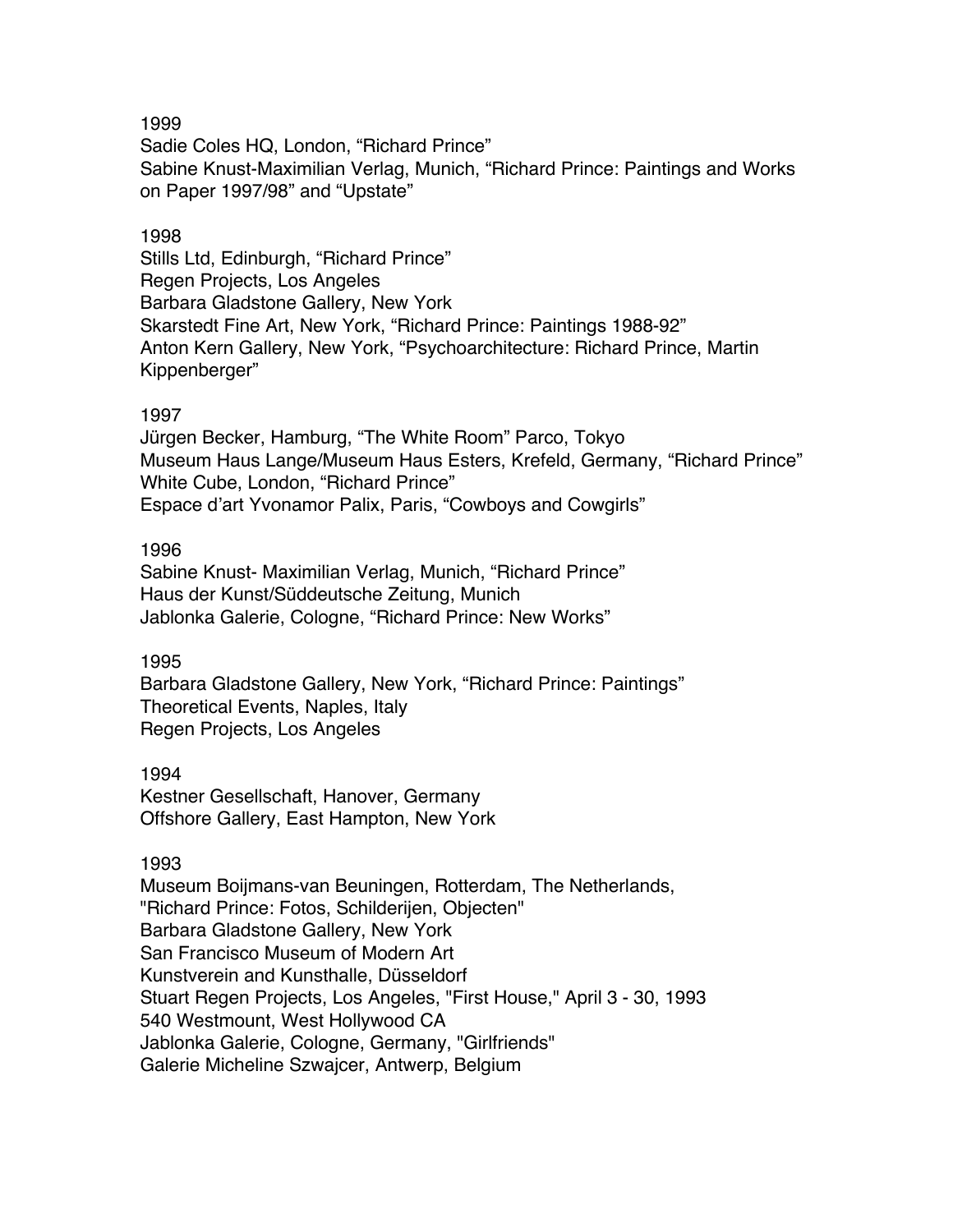Whitney Museum of American Art, New York, "Richard Prince," Maximilian Verlag-Sabine Knust, Munich, "Protest Paintings" Beaver College Art Gallery, Glenside, PA Le Case d'Arte, Milan, "Works on Paper"

#### 1991

Barbara Gladstone Gallery, New York Galleri Nordanstad - Skarstedt, Stockholm Galerie Ghislaine Hussenot, Paris Stuart Regen Gallery, Los Angeles

#### 1990

Galerie Rafael Jablonka and Galerie Gisela Capitain, Cologne, "Richard Prince: Jokes, Gangs, Hoods," Galerie Micheline Szwajcer, Antwerp, "Richard Prince" Arthur Roger Gallery, New Orleans

#### 1989

IVAM Centre del Carme, Valencia, "Spiritual America," Barbara Gladstone Gallery, New York, "Richard Prince: Sculpture" (joint exhibition with Jay Gorney Modern Art) Jay Gorney Modern Art, New York, "Richard Prince: Paintings," (joint exhibition with Barbara Gladstone Gallery) Barn Gallery, Ogunquit, ME, Brochure Daniel Weinberg Gallery, Los Angeles

### 1988

Barbara Gladstone Gallery, New York Centre National d'Art Contemporain de Grenoble (MAGASIN), Grenoble, France Le Case d'Arte, Milan One Times Square, New York, "Tell Me Everything," Spectacolor Lightboard installation sponsored by The Public Art Fund, Inc., New York Galerie Ghislaine Hussenot, Paris Galerie Rafael Jablonka, Cologne, Germany

1987 Galerie Isabella Kacprzak, Stuttgart Daniel Weinberg Gallery, Los Angeles

1986 International with Monument, New York Feature Gallery, Chicago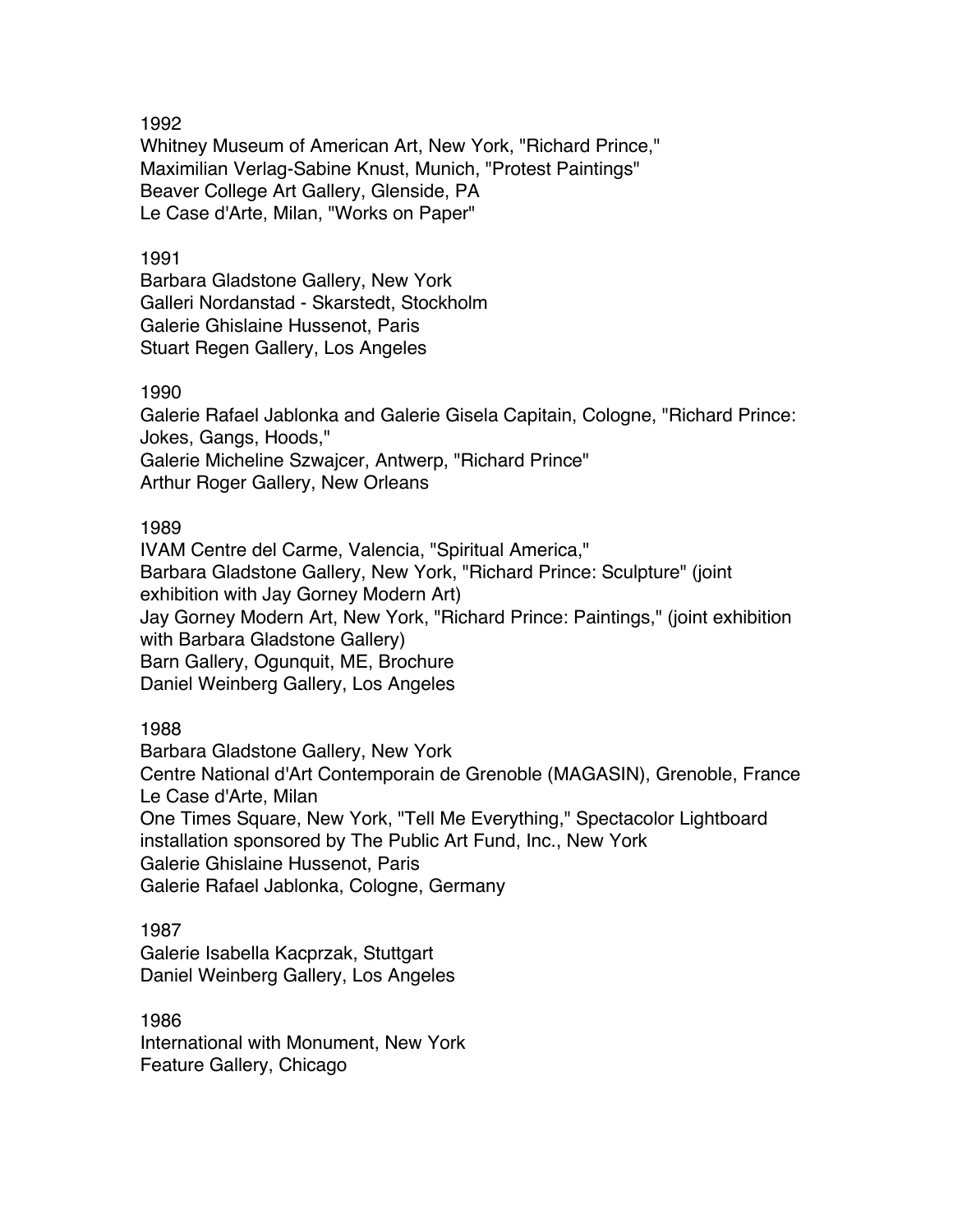1985 International with Monument, New York Richard Kuhlenschmidt Gallery, Los Angeles

1984 Riverside Studios, London, England Feature Gallery, Chicago Baskerville + Watson, New York

1983 Le Nouveau Musée, Lyon, France Institute of Contemporary Art, London Richard Kuhlenschmidt Gallery, Los Angeles Baskerville + Watson, New York

1982 Metro Pictures, New York

1981 Metro Pictures, New York Jancar/ Kuhlenschmidt Gallery, Los Angeles

1980 Artists Space, New York CEPA Gallery, Buffalo, New York

Selected Group Exhibitions

2012

"Hans Bellmer, John Currin, Marcel Duchamp, Llyn Foulks, Robert Heinecken, Tetsumi Kudo, Richard Prnce, Alina Szapocznikow, Hannah Wilke", Andrea Rosen Gallery, NY, NY.

"True Stories: Amerikanische Fotografie aus der Sammlung Moderne Kunst, Pinakothek Der Moderne, Munich, Germany

"This Will Have Been: Art, Love & Politics in the 1980's", MCA, Chicago "The State: The Coming Insurrection", Traffic Gallery, Dubai, UAE.

"Fresh Kills", Anonymous Gallery, Mexico City.

"Hoodwinked", Nyehuas, NY, NY.

"Blind Cut", Marlborough Gallery Chelsea, NY, NY.

"Paintings from the Rubell Family Collection", Fundación Banco Santander in Boadilla (Madrid), Spain

"Return Trip: Art from the Bone Yard Project", Pima Air and Space Museum Tucson, AZ

2011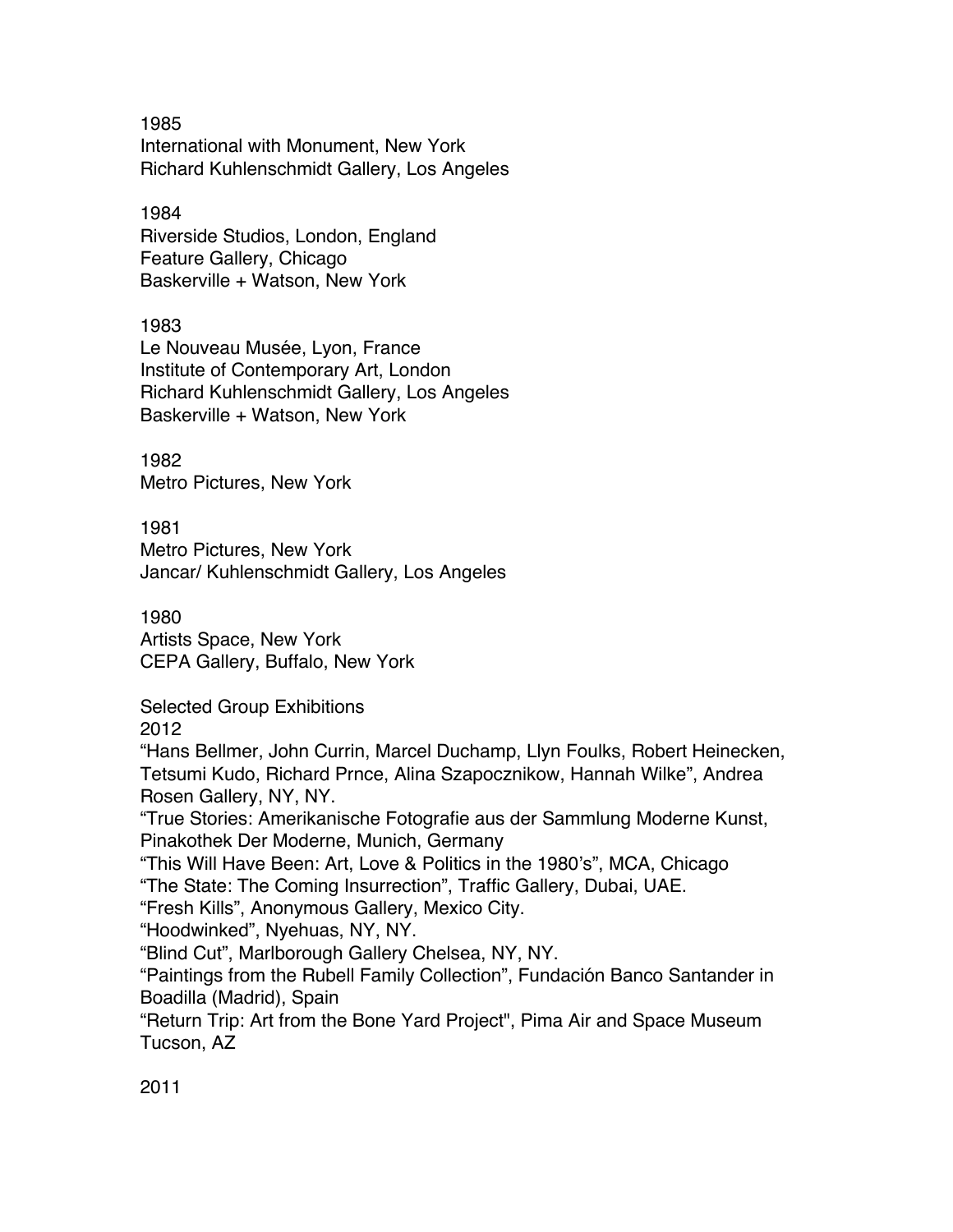"La chasse au Snark", Galerie de Multiples, Paris "Circa 1986", Hudson Valley Center for Contemporary Art, Peekskill, NY "Postmodernism: Style and Subversion 1970 – 1990" Victoria and Albert Museum, London "No Substitute", Glenstone Foundation, Potomac, MD. "Verbotten", Thomas Amann Fine Art, Zurich, Switzerland "Sculpture Now", Eva Presenhuber Gallery, Zurich, Switzerland "Politics Is Personal", Curated by Thea Westrich, Stonescape, Norman and Norah Stone Collection, Calistoga, CA. "Nose Job", Eric Firestone Gallery, Easthampton, NY. *"*This Will Have Been: Art, Love & Politics in the 1980s*",* MCA, Chicago, IL. "Grisaille", Curated by Alison Gingeras Luxembourg & Dayan, NY, NY. "The Lords & the New Creatures", Nye + Brown, Los Angeles, CA "EXPOSITION D'OUVERTURE", Le Cosortium, Dijon, France "Through The Looking Brain: the photographic collection of Swiss collectors Rudolf, Christine and Thomas Bechtler", KunstMuseum Bonn, Switzerland "We Will Live, We Will See", Zabludovic Collection, London "After Hours: Murals on the Bowery", Art production Fund, NY, NY. "Notations/Everyday Disturbances", Philadelphia Museum of Art, Phila, PA. "Car Fetish. I drive therefore I am", Museum Tinguely, Basel, Switzerland. "That's the Way We Do It: The Techniques and Aesthetic of Appropriation. From Ei Arakawa to Andy Warhol", Kumsthaus, Bregenz "Unpainted Paintings", Curated by Alison Gingeras Luxembourg & Dayan, NY, NY. "Legacy: The Emily Fisher Landau Collection", Whitney Museum of American Art, NY. "Creating the New Century: Contemporary Art from the Dicke Collection", The Dayton Art Institute, Dayton, OH. "Black Swan", Regen Projects, Los Angeles, CA. "Staging Action: Performance in Photography since 1960", MOMA, NY, NY. 2010 "The Collection and Then Some", Modern Art Museum of Fort Worth, Fort Worth, TX. "Peter Saville: Accessories to an Artwork", Glenn Horowitz Bookseller, East Hampton, NY. "Picture Industry (Goodbye to all that)", Curated by Walead Beshty, Regen Projects, Los Angeles "Kupferstichkabinett: Between Thought and Action", White Cube, London "Multiple Pleasures: Functional Objects in Contemporary Art", Curated by Nathalie Karg/Cumulus Studios, Tanya Bonakdar Gallery, NY, NY. *"POP*: The Artist in the Age of Pop", National Gallery of Canada, Ottawa, ON.

"Koons, McEwen, Prince, Stingel", Stellan Holm Gallery, NY, NY.

"Tom of Finland and Then Some", Feature, NY, NY.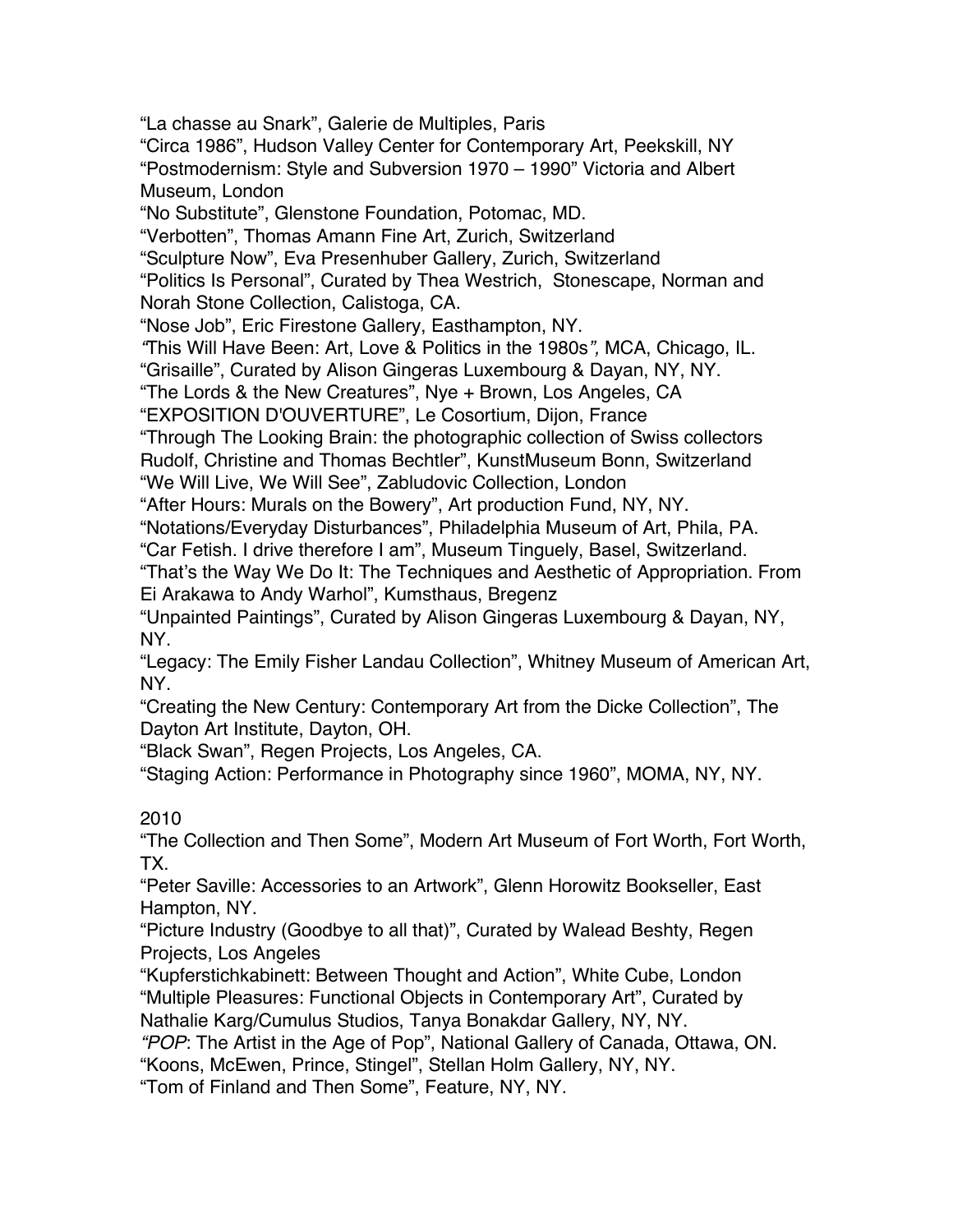"The Modern Myth: Drawing Mythologies in Modern Times", MOMA "Haunted: Contemporary Photography/Video/Performance", Guggenheim Museum, New York.

"Your History is Not Our History", Haunch of Venison, NY, NY.

"Sexuality and Transcendence", PinchukArtCentre, Kiev, Ukraine.

"Crash: Homage to JG Ballard", Gagosian Gallery, London

"Rewind: Selected works from the MCA collection 1970's to 1990's, MCA Chicago

"Knock Knock, Who's There? That Joke Isn't Funny Anymore", Armand Bartos Fine Art, New York

"The Anniversary Show", SFMOMA

"Skin Fruit: Selections from the Dakis Joannou Collection", New Museum, NY. "Collecting Biennials", Whitney Museum of American Art, NY.

## 2009

"*Looking at Music: Side 2"*, Museum of Modern Art, NY

"EXPOSED", Delaware Art Museum

"STAGES", Galerie Emmanuel Perrotin, Paris – Livestrong Benefit

"Pete and Repeat" Works from the Zabludovic Collection, London.

"Controverse, photographies a histories" march – may , BnF, Paris

"Fifteen People Present Their Favorite Book (After Kosuth)" April to May – Glenn Horowitz Bookseller, East Hampton

*Louis Vuitton and the Passion for Creation*, Hong Kong Museum of Art, Hong Kong (May 2009)

"*The Pictures Generation",* Metropolitan Museum of Art

"*Into the Sunset",* Museum of Modern Art, New York

Pinault Collection: Palazzo Grassi & Palazzo Dogana, Venice, Italy (June 2009) Brant Foundation Art Study Center Greenwich, CT opening exhibition June 2009 "*POP*: The Artist in the Age of Pop", Tate Modern, London, England (October 1, 2009 - January 17, 2010)

"UFO" NRW-Forum Kultur und Wirtschaft Dusseldorf – May 23 – July  $5<sup>th</sup>$ "Wall Rockets", FLAG Art Foundation, Nov 08 – Albright Knox Museum – May 09 "Sonic Youth etc.:Sensational Fix" – Production LiFE (Saint-Nazare, France) & Museion (Bolzno, Italy), Malmo Konsthall, Sweeden (2009)

"Street & Studio" Museum Folkwang, Essen

"Black & White", Stellan Holm Gallery

## 2008

"Meet Me Around the Corner - Works from the Astrup Fearnley Collection," Astrup Fearnley Museet for Moderne Kunst, Oslo

"Who's Afraid of Jasper Johns?" Tony Shafrazi Gallery, New York

"Collier Schorr: Freeway Balconies," Deutsche Guggenheim, Berlin

"Purple Anthology; Art Prose Fashion Music Architecture Sex," John McWhinnie

at Glenn Horowitz Bookseller, New York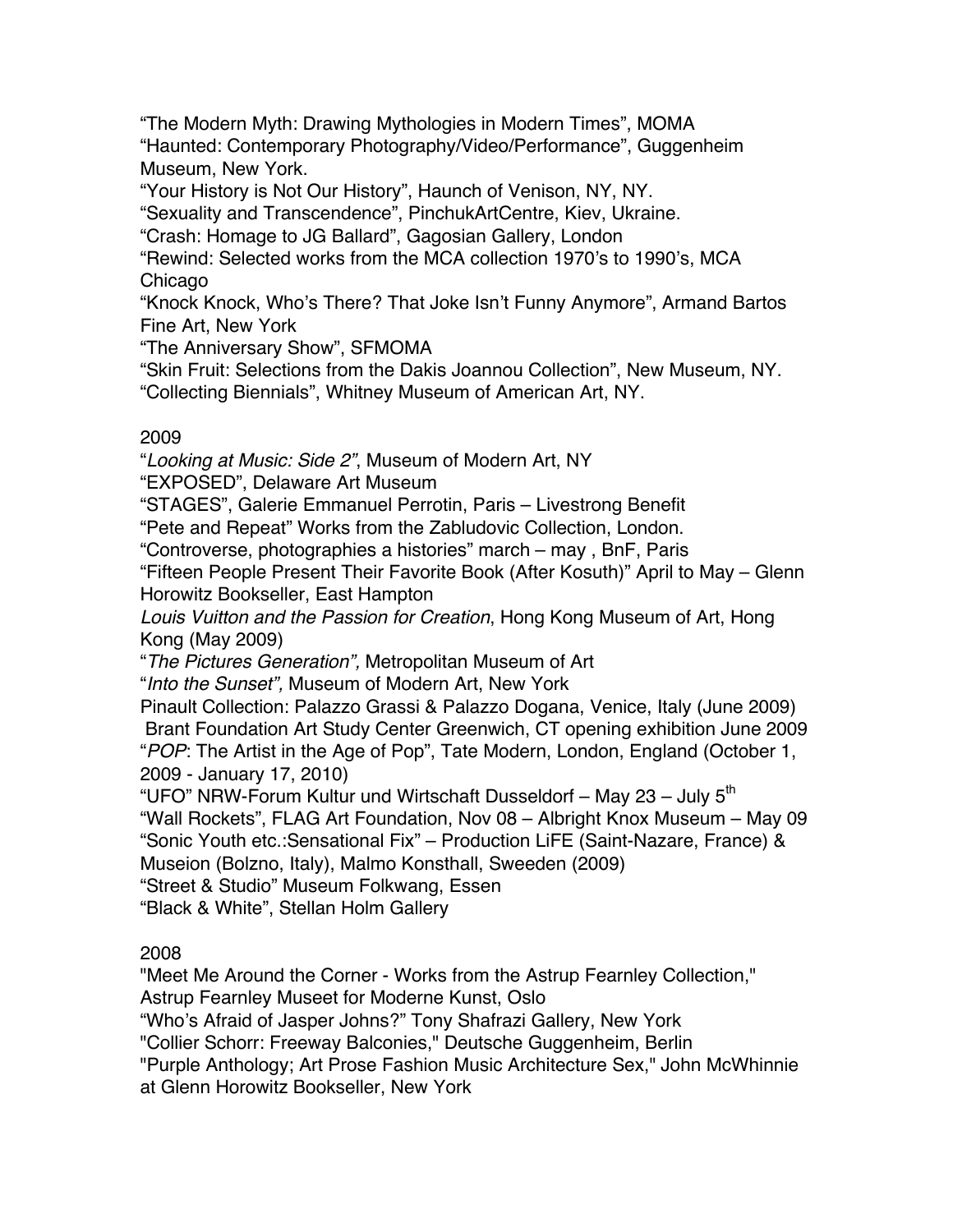"No Images of Man," Gering & Lopez Gallery, New York

"You Can Go Your Own Way," Renwick Gallery, New York

"Sympathy for the Devil: Art and Rock Since 1967," Museum of Contemporary Art, North Miami

"I Love the Horizon," Magasin, Centre National d'Art Contemporin, Grenoble "Photography on Photography, from the 1960s to the Present," The Metropolitan Museum of Art, New York

"Depreciation and Devastation," Gavin Brown's Enterprise at Passerby, New York

"Typed," Sadie Coles, London

"John Dogg," Kunsthalle Zurich

"Radical Advertising," Projects GmbH, Dusseldorf

"Street & Studio: An Urban History of Photography," Tate Modern, London "God & Goods," Villa Manin Centro d'Arte Contemporanea, Codroipo, Italy

"Sonic Youth etc.:Sensational Fix" – Production LiFE (Saint-Nazare, France) & Museion (Bolzno, Italy), Malmo Konsthall, Sweeden (2009)

"An Unruly History of the Readymade" Fundacion/Coleccion Jumex

"Pipe, Glass, Bottle of Rum: The Art of Appropriation", MOMA

"The Unforgiven" Stellan Holm Gallery

"Wall Rockets", FLAG Art Foundation, Nov 08 – Albright Knox Museum – May 09 "for what you are about to receive" Gagosian Gallery @ Red October Chocolate Factory, Moscow

"Wives, Wheels, Weapons", Glenn Horowitz Bookseller, Easthampton, NY.

"Faces and Figures (revisited)", Marc Jancou Contemporary

"Excerpt, Selections from the Jeanne Greenberg Rohatyn Collection", The

Frances Lehman Loeb Art Center, Vassar College

"Bookish", Lewis Gluckman, Cork Ireland

# 2007

"Frieze Projects," Frieze Art Fair, London

"My Sweet Sixteen Party," Rodolphe Janssen, Brussels

"Now Playing: Artists Who Borrow From Film," Glenn Horowitz Bookseller, East Hampton, NY.

"Jubilee Exhibition," Eva Presenhuber, Zurich

"Fractured Figure," DESTE Foundation for Contemporary Art, Athens

"Fractured Figure: Works from the Dakis Joannou Collection," DESTE

Foundation for Contemporary Art, Athens

"Body Politicx," Witte de With Center for Contemporary Art, Rotterdam "New Acquisition," Le Casa D'Arte, Milan

"Heroines: Richard Prince, Madame Butterfly, "The Arnold and Marie Scwartz Gallery, Metropolitan Opera, New York

"Counterparts: Contemporary Painters and their Influences," Contemporary Art Center of Virginia, Virginia Beach

"Sequence 1: Painting and Sculpture from the Pinault Collection," Palazzo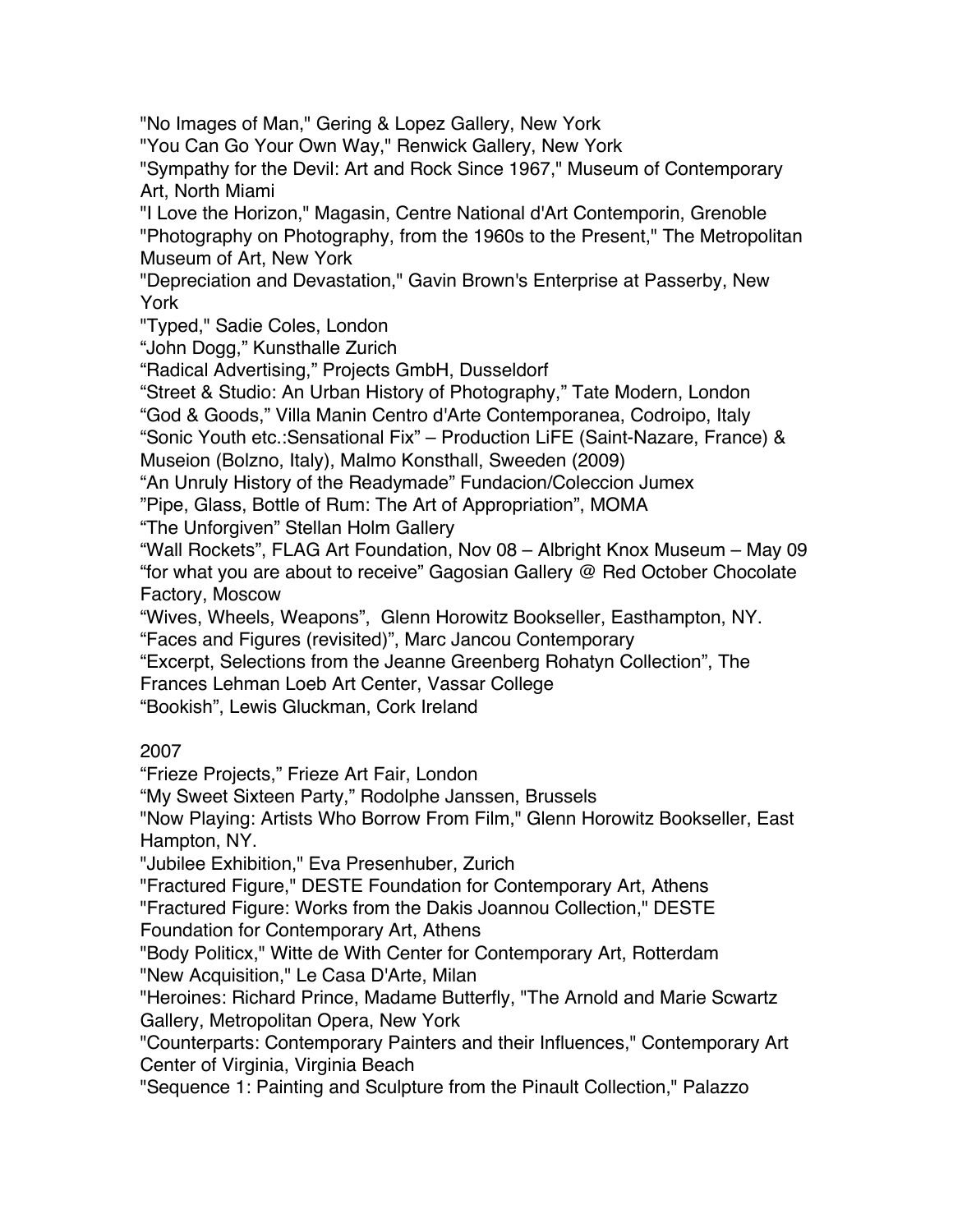Grassi, Venice, Italy

"Brave Lonesome Cowboy: The Myth of the Western in Contemporary Art-Or: For the Hundredth

Birthday of John Wayne," Galerie Der Stadt Esslingen Am Neckar and Kunstmuseum St. Gallen, Esslinghan, Germany

"Paper, Painting and Sculpture," Fisher Landau Center For Art, Long Island City, New York

"Situation Comedy: Humor in Recent Art," Independent Curators International, Traveling Exhibition

"Lights Camera Action: Artist's Film for the Cinema," Whitney, New York "Robert Mangold, Richard Prince," Andrea Rosen Gallery, New York

"Light Sentence," Zeuggasse 7, Obergeschoss, Germany

"Fit to Print, Printed Media in Recent Collage" Gagosian Gallery

"Art in America: 300 Years of Innovation", Guggenheim Museum – Beijing, Shanghai, Moscow, Bilbao (2008)

## 2006

"Damien Hirst's Murderme Collection: In the Darkest Hour there May be Light," Serpentine Gallery, London

"ANOS 80: UMA TOPOLOGIA (The 1980's: A Topology)," Fundação Serralves, Porto, Portugal

"Implosion," Anton Kern Gallery, New York, New York

"A Thousand Things," MU meets 2KbyGingham, Eindhoven, Holland

"Made In China," Gallery 51, Antwerp

"The Other Side #2," Tony Shafrazi Gallery, New York

"Magritte and Contemporary Art: The Treachery of Images," LACMA, Los Angeles

"Wrestle," CCS Bard /Hessel Museum of Art, Annandale-on-Hudson, New York "Seventy-five at 75:Selections from the Joseph and Elaine Monsen Photography Collection at the Henry Art Gallery", Faye G. Allen Center for the Visual Arts University of Washington, Seattle

"The Big Nothing," ICA Universiity of Pennsylvania, Philadelphia

"Defamation of Character," PS 1 MoMA, New York

"Surprise, Surprise," ICA, London

"Likeness: Portraits of Artists by Other Artists," CCA Virginia, Virginia Beach "The Other Side," Tony Shafrazi Gallery, New York

"Medium Fotografie," Stampa Galerie, Base

"Hollywood Boulevard," Galeria Fortes Vilaca, Sao Paulo

"New Trajectories I: Relocations: Recent painting, drawing and multi-media work from the Ovitz

Family Collection, Los Angeles," Cooley Gallery at Reed College, Portland "Dark Places," Santa Monica Museum of Art, Santa Monica

2005

"Self Portraits," Skarstedt Fine Art, New York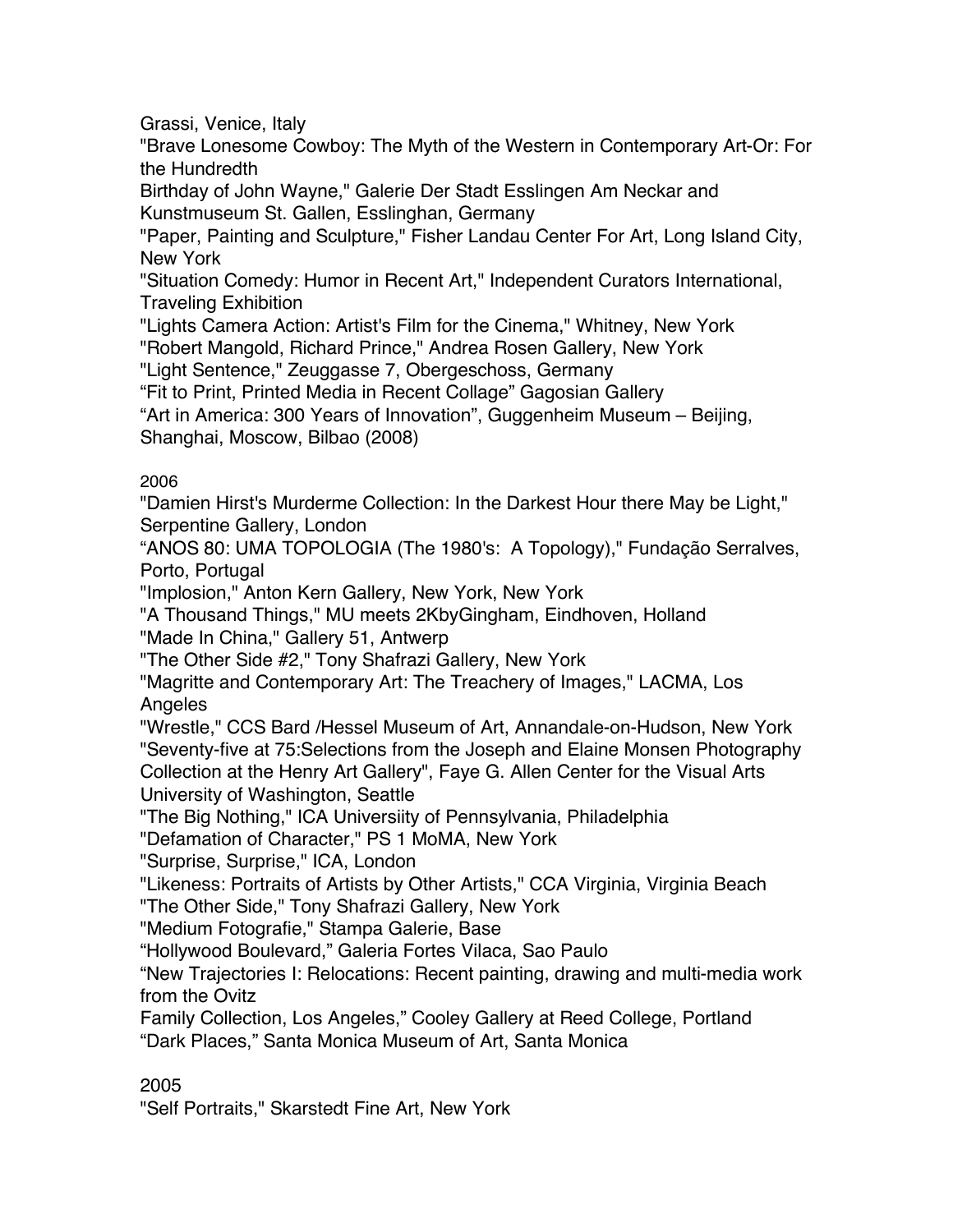"Looking at Words," Andrea Rosen Gallery, New York

"Nudes In Vogue," Mitchell-Innes & Nash, New York

"Drunk vs. Stoned", General Store in association with Gavin Brown's enterprise, New York

"Atlantic & Bukarest," Kunstmuseum Basel, Basel

"Photographic Works," Jurgen Becker, Hamburg, Germany

"Faces in the Crowd: Picturing Modern Life from Manet to Today," whitechapel, London

"100 Artists See God," Contemporary Art Center of Virginia, Virginia Beach "Faking Real," LeRoy Neiman Gallery, Columbia University School of the Arts, New York

"girls on film," Zwirner & Wirth, New York

"Important, Modern and Contemporary Art," Gary Nader, Miami

"The Last Picture Show," Walker Art Center, UCLA Hammer

## 2004

"2004 Biennial Exhibition," Whitney Museum of American Art, New York

"The Big Nothing," Institute of Contemporary Art, Philadelphia

"100 Artists See God," Independent Curators International, New York. Traveling. November 19 – January 9, 2005.

"Planet B: The Aesthetics of B Movies in Contemporary Visual Arts," Magazin 4, Vorarlberger and Bregenzer Kunstverein, Bregenz, Austria

"Motorcycles and Art," Susquehanna Art Museum, Harrisburg, Pennsylvania

"I am the Walrus," Cheim and Read Gallery, New York

"Hollywood Blvd," Presenca Galeria, Porto

"Indigestible Correctness I," Participant Inc, New York.

"The Frank Cohen Collection: A Selection," London

"Power, Corruption, and Lies," Roth Horowitz, New York

"The Charged Image: from the collection of Douglas S. Cramer," Joseloff Gallery, Hartford Art

School, University of Hartford, West Hartford, CT

"Precarious Scuplture," Kunsthalle Wien

Flick Collection at Hamburger Bahnhof

"Undiscovered Country," UCLA Hammer Museum

"On the Road: Photography After Kerouac," Whitney Museum, New York

"East Village USA," New Museum, New York

"Faces in the Crowd: The Modern Figure and Avant-Garde Realism,"

Whitechapel Art Gallery,

London; travelled to Castello di Rivoli Museum d'Arte Contemporanea, Turino "Modernism," Gagosian Gallery, New York

"Persona," IKON LTD./ Kay Richards Contemporary Art, Santa Monica, California

# 2003

La Biennale di Venezia, "Delays and Revolutions," Padiglione Italia. June –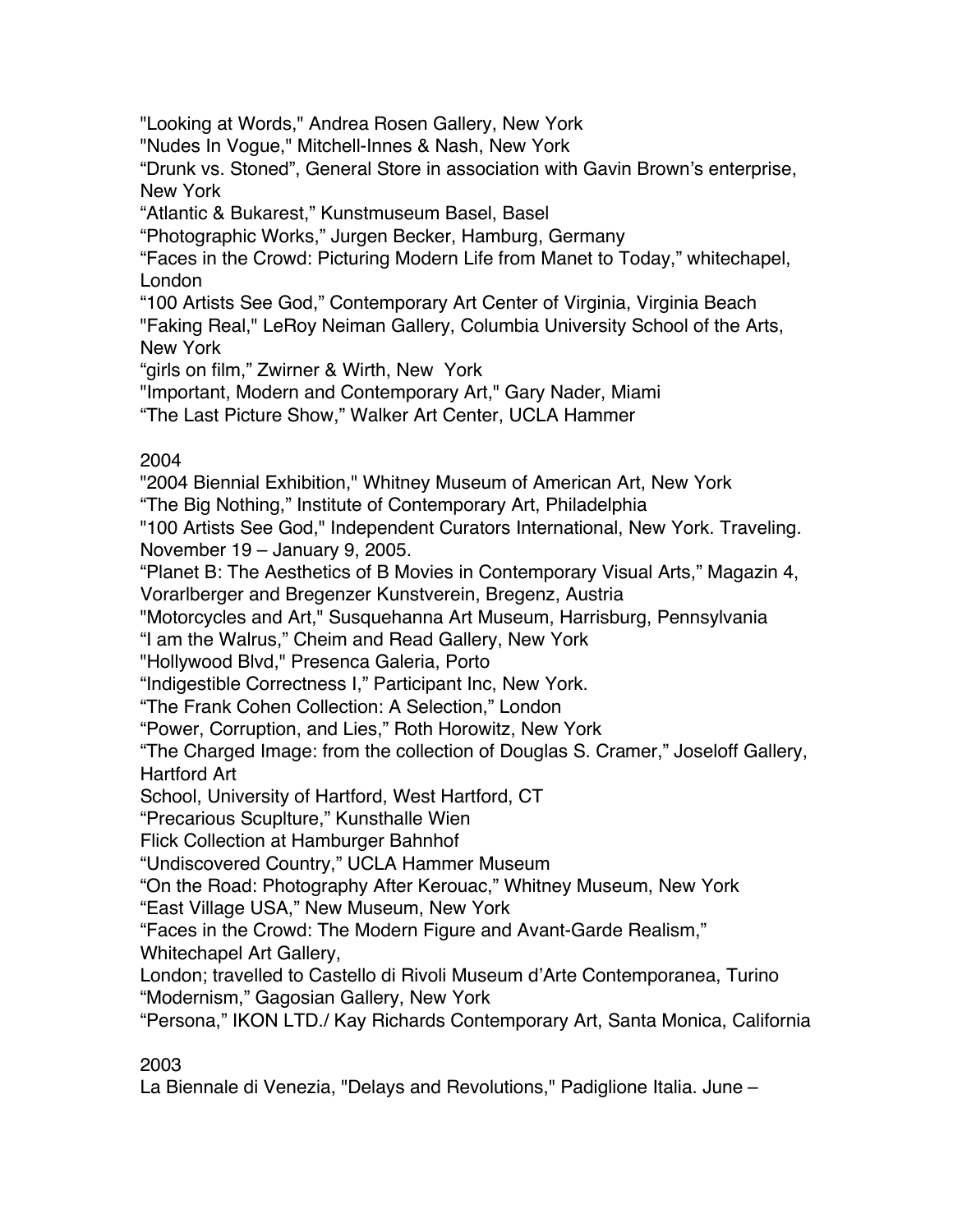September.

"The Fourth Sex: The Extreme People of Adolescence," Pitti Imagine, Milano. Through February 8.

"Unreal Estate Opportunities," PKM Gallery, Seoul.

"Back in Black," Cohan, Leslie, and Browne, New York. June 26 – August 9. "Summer Program," curated by Katy Siegel, Apexart Curatorial Program, New York. June 15 – July 26.

"Stranger in the Village," Guild Hall, Easthampton. August 9 – October 20. "Artist's Choice," Museum of Modern Art Queens. Through February 2, 2004. "Only Skin Deep," International Center of Photography, New York Traveling, TBD. December 12 – February 29, 2004.

"The Last Picture Show," Walker Art Center, Minneapolis. Traveling. November 10 – April 1, 2004.

"Imperfect Innocence: The Debra and Dennis Scholl Collection," Contemporary Museum,

Baltimore and Palm Beach Institute of Contemporary Art. March 15 – June 15. "Everyday Aesthetics: Works from the Astrup Fearnley Collection," Astrup Fearnley

Museum, Oslo. September 13 – December 12.

2002

"Chic Clicks: Creativity and Commerce in Contemporary Fashion Photography," The

Institute of Contemporary Art, Boston

"watery, domestic," Renaissance Society, Chicago. November 17 – December 22.

"Public Affairs," Kunsthaus Zurich

"Short Stories," Henry Art Gallery, Seattle

"To Whom it May Concern," CCAC Wattis Institute for Contemporary Arts, San Francisco

"The Photographic Impulse: Highlights from the Joseph and Elaine Monsen Photography Collection," Henry Art Gallery, Seattle

"Visions from America: Photographs from the Whitney Museum of American Art," Whitney Museum of American Art, New York

"Art Downtown: New York Painting and Sculpture," New York

"Copy," Roth Horowitz, New York.

"New Visions of the West," Nassau County Museum of Art, Roslyn Harbor, New York

"Seeing Things: Photographing Objects 1850 - 2001," The Canon Photography Gallery at the Victoria and Albert Museum, London

"TRANSFORMER," Air de Paris, curated by Inez van Lamsweerde and Vinoodh Matadin

2001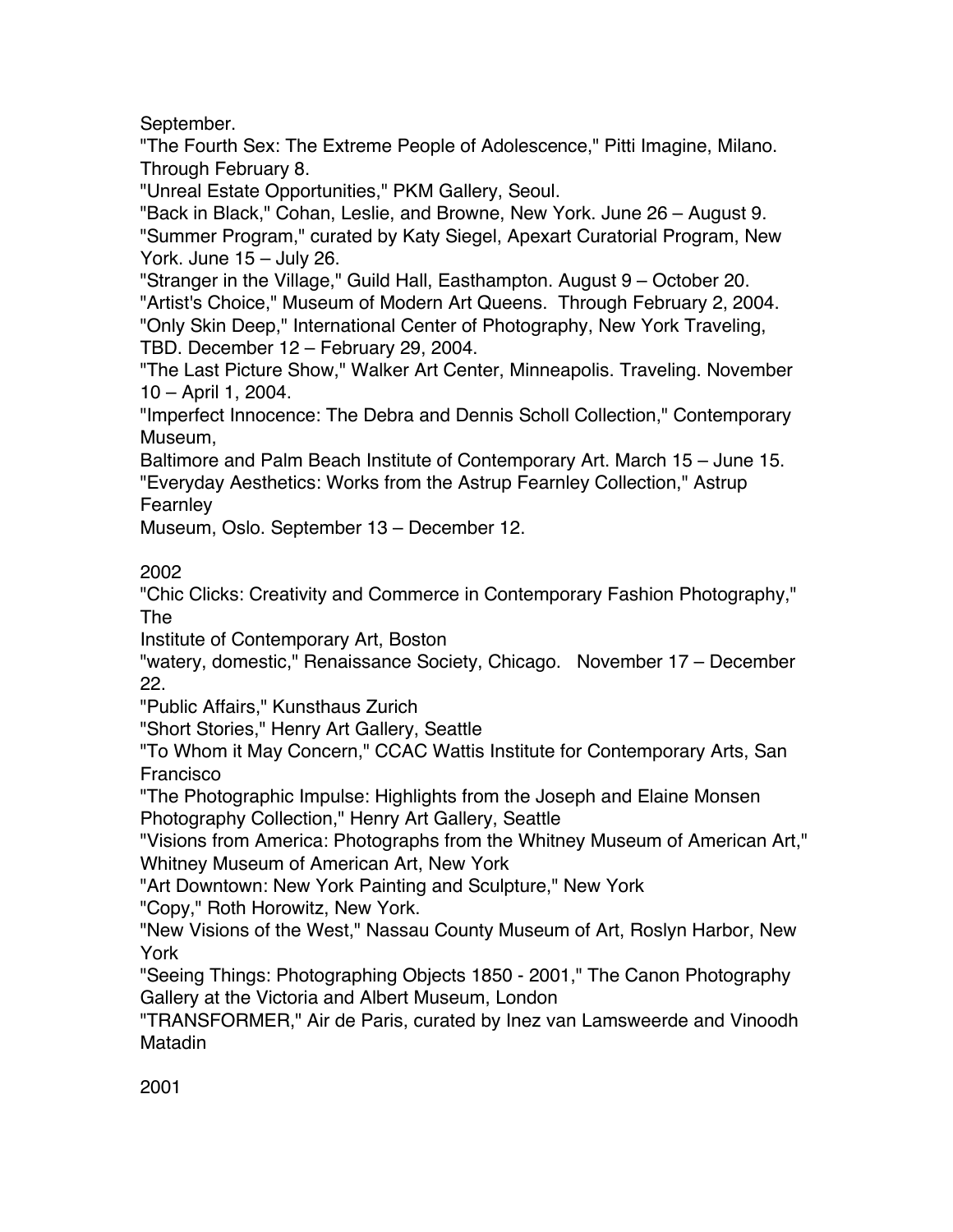"Summer Reading," Frances Lehman Loeb Art Center, Poughkeepsie, NY "Televisions," Kunsthalle Wien

"Art at the Edge of the Law," The Aldrich Museum of Contemporary Art, Ridgefield, CT

"Brooklyn Academy of Music Photography Portfolio," Cheim & Reid Gallery, New York

"Parkett, Collaborations and Editions since 1984," Museum of Modern Art, New York

"Spiritual America," Audiello Fine Art, New York

"Settings and Players: Theatrical Ambiguity in American Photography," White Cube, London

"Mythic Proportions: Painting in the 1980s," Museum of Contemporary Art, Miami Galerie Jablonka, Cologne

# 2000

"Au-delà du Spectacle," Centre Pompidou, Paris

"Customized: Art Inspired by Hot Rods, Low Riders, and American Car Culture" Institute of

Contemporary Art, Boston,

"Apocalypse: Beauty & Horror in Contemporary Art," Royal Academy of Arts, London

"Around 1984: A Look at Art in the Eighties," PS1 Contemporary Art Center, New York

"Art & Facts," Galleria Franco Noero, Torino, Italy

"Drive:power>progress>desire," Govett-Brewster Art Gallery, New Plymouth, New Zealand

"Couples," Cheim & Read, New York

"Let's Entertain," Walker Art Center, Minneapolis, MN ,travelled to Centre Pompidou,

Paris and Miami Art Museum

"Art at Work", Queens Museum of Art, New York, *Selected JPMorgan Chase Art Collection Exhibitions*

# 1999

Art in Embassies Program, Slovak Republic, "Art in America: 2000" The Whitney Museum of American Art, New York, "The American Century – Part II"

Real Art Ways, Hartford, CT, "Horse Play"

Museum of Contemporary Art, Chicago, "Transmute"

Barbara Gladstone Gallery, New York, "Plain Air"

Museum of Modern Art, New York, "Fame after Photography"

Whitechapel Art Gallery, London and The Museum of Contemporary Art,

Chicago,

"Examining Pictures"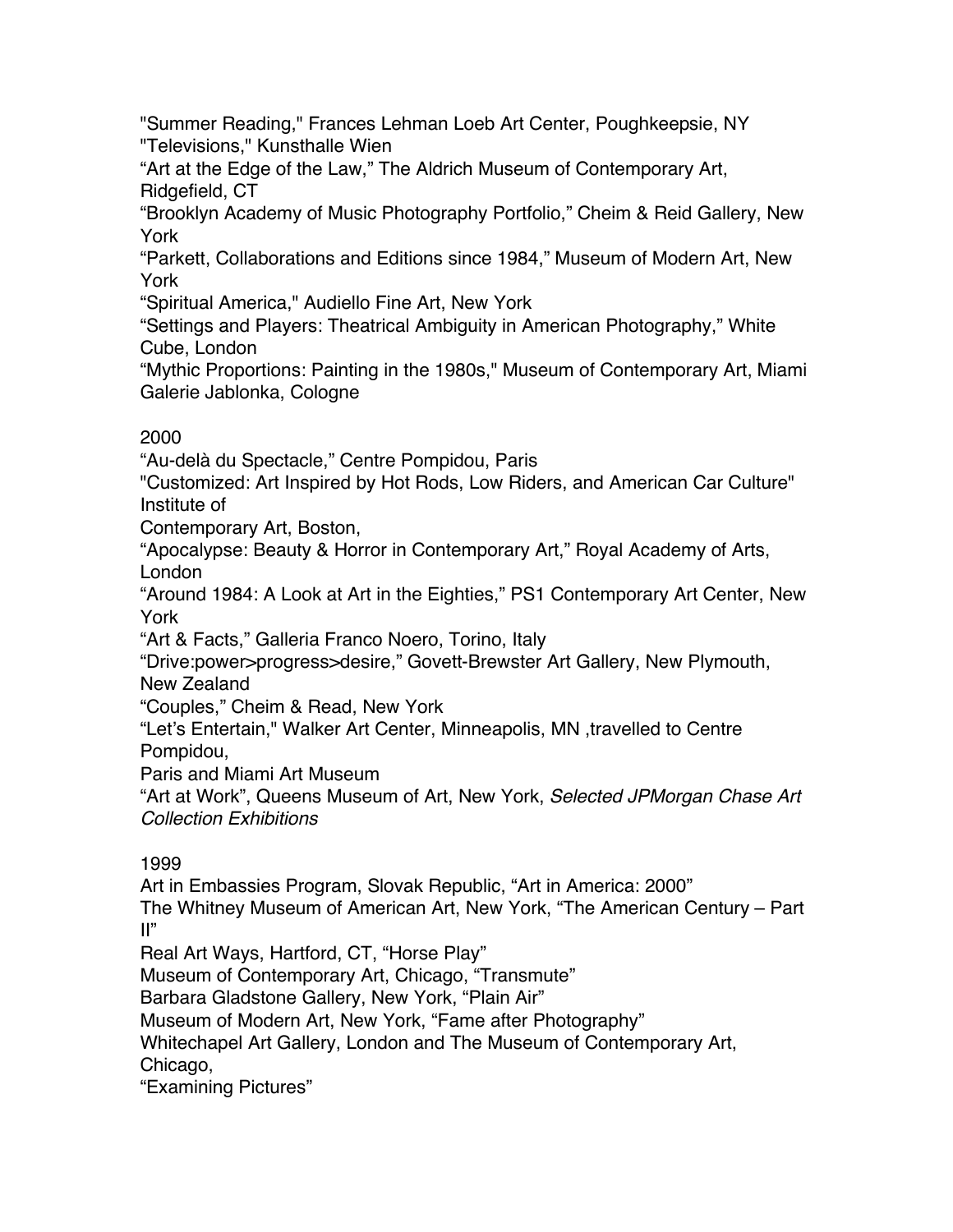Marianne Boesky Gallery, New York, "Real Stories"

The Cleveland Museum of Art, "Cleveland Collects Contemporary Art," Matthew Marks and Pat Hearn Gallery, "Painting: Now and Forever Part I" Museum of American Art, Pennsylvania Academy of Fine Arts, "Dispersal of Pop Abstraction"

Deichtorhallen Hamburg "Die Rache der Veronika," Fotosammlung Lambert Deichtorhallen, Hamburg, "emotion - Young British and American art from the Goetz Collection,"

The Power Plant, Toronto, "American Playhouse: The Theatre of Self-Presentation"

## 1997

Whitney Museum of American Art, New York, "The Whitney Biennial," Deichtorhallen, Hamburg, "Birth of the Cool,"

"American Painting from Georgia O'Keeffe to Christopher Wool," Kunsthaus, **Zürich** 

David Zwirner Gallery, New York, "Someone Else With My Fingerprints," Traveling to Galerie Hauser & Wirth, Zürich; August Sander Archiv, Cologne; Kunstverein München; Kunsthaus München

Baumgartner Galleries, Washington, D.C. "New York on Paper"

## 1996

Gotlands Konst Museum, Visby, Sweden, "New York Scene" The Saatchi Gallery, London, "Young Americans: New American Art in the Saatchi Collection,"

The Power Plant, Toronto, "The American Trip,"

Bard College, New York, "Who Do You Think You Are?"

Center for Curatorial Studies, Bard College, Annandale-on-Hudson, "a/drift:

Scenes from the Penetrable Culture"

Kunsthalle Zürich, Zürich, "Playpen of Corpus Delirium"

Gramercy International Art Fair, Los Angeles

Musée d'Art Moderne, Paris, "Passions Privée"

Friedrich Petzel Gallery, New York, "Screen"

1995

Le Consortium, Nouvelles Scenes 95, Dijon, France, "Photocollages"

Galerien der Stadt Esslingen am Neckar, 3.Internationale Foto-Triennale, "Close to Life,"

Alessandra Bonomo, Rome

University Art Museum, Berkeley, CA, "In A Different Light,"

Neue Galerie am Landesmuseum Joanneum und Künstlerhaus Graz,

Germany, "Pittura / Immedia,"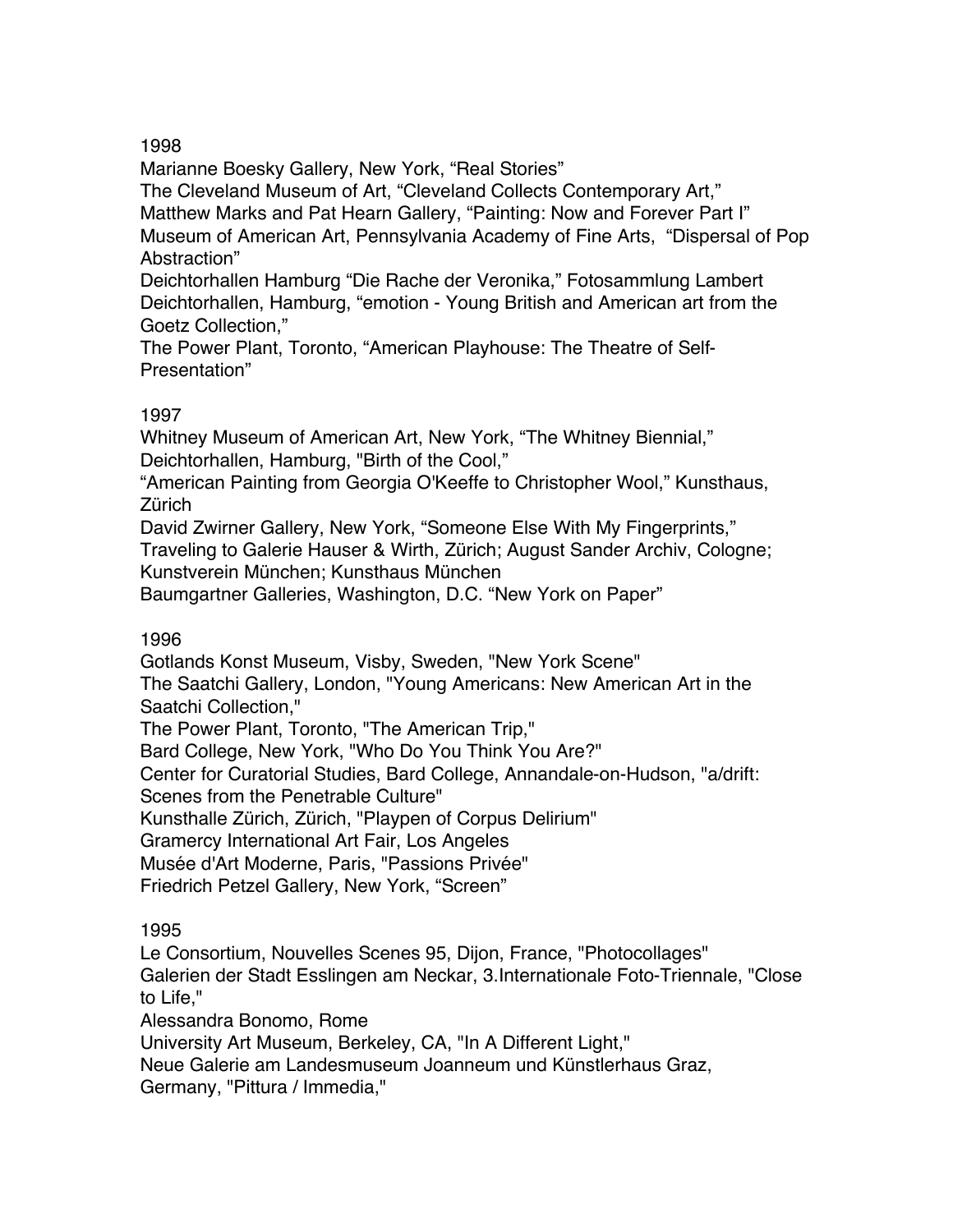Musée du Luxembourg, Paris, "L'effet cinéma" Randolf Street Gallery, Chicago, "Art as Dramatic Comedy" "Multiple Exposure: The Group Portrait in Photography," Independent Curators International, New York

## 1994

Kunstmuseum Wolfsburg, Wolfsburg, Germany, "Tuning Up," Paula Cooper Gallery, New York, "Pictures of the Real World (In Real Time)," Galeria Luisa Strina, São Paolo, Brazil, "Das Americas," traveling exhibition, Luhring Augustine, New York, "The Ossuary" Galerie Asbaek, Copenhagen Per Skarstedt Fine Art, New York, "Cowboys and Jokes - Works from 1980-1988"

## 1993

Kunsthalle Wien, Vienna, "The Language of Art"

Knoedler & Co., New York, "Up in Smoke: Photographs 1991-1992,"

International Center of Photography, New York, "Commodity Image"

Galerie Johnen & Schöttle, Cologne, "Patrick Painter Editions"

Galerie Jürgen Becker, Hamburg, "Sean Landers, Raymond Pettibon, Richard Prince"

Center for the Fine Arts, Miami, "Photoplay: Works from the Chase Manhattan Collection"

Thread Waxing Space, New York, "I Am the Enunciator"

The Contemporary Arts Center, Cincinnati, "Mettlesome Meddlesome: Selections from the Collection of Robert J. Shiffler"

## 1992

Barbara Gladstone Gallery, New York, "c. 1980"

"Documenta IX," Kassel, Germany,

Museum of Modern Art, New York, "Allegories of Modernism: Contemporary Drawings,"

"Ars Pro Domo," sponsored by Museum Ludwig, Cologne, curated by W. Dickhoff,

Kunstraum Daxer, Munich, "Selected Works from the Early 80's," Catalogue Wexner Center for the Arts, Columbus, OH, "Re: Framing Cartoons,"

The Aldrich Museum of Art, Ridgefield, CT. "Quotations: The Second History of Art,"

Art Center College of Design, Pasadena, CA, "Hollywood Hollywood,"

University Art Museum, Santa Barbara, CA, "Knowledge: Aspects of Conceptual Art,"

Catalogue; travelled to Santa Monica Museum of Art and North Carolina Museum of Art, Raleigh, NC

Chiesa di San Lorenzo, Aosta, Italy, "Theoretically Yours," Collins &Milazzo Gerald Peters Gallery, Dallas, "Summer Stock"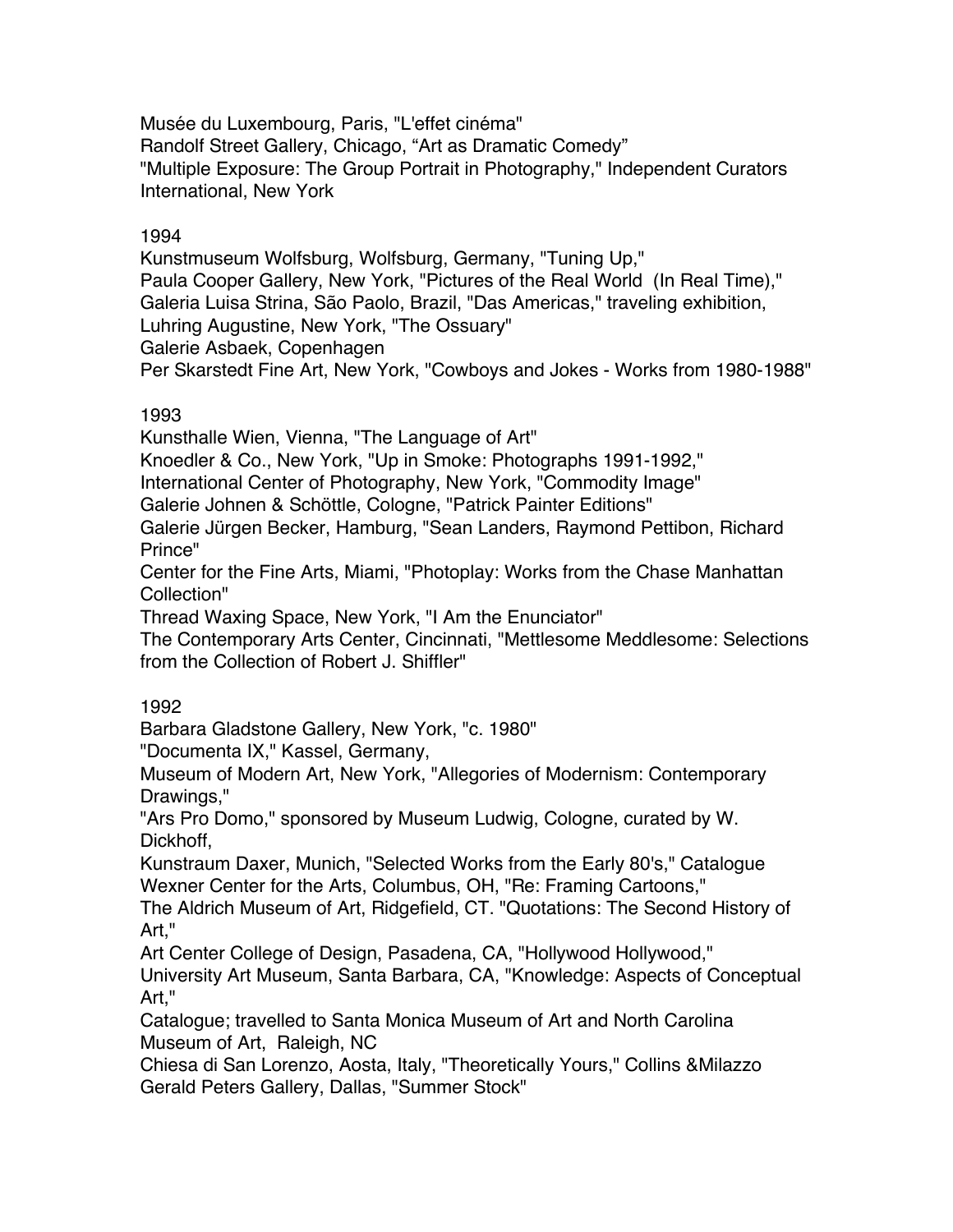Galerie Micheline Szwajcer, Antwerp, "Mees, Klingelhöller, Therrien & Prince" International Center of Photography Midtown, New York, "Special Collections-The Photographic Order from Pop to Now,"

Rena Bransten Gallery, San Francisco, "Childhood Revisited"

## 1991

Palazzo delle Albere, Trento, Italy, "American Art of the 80's,"

Paula Cooper Gallery, New York, ACT-UP Benefit Art Sale

Fonds Régional d'Art Contemporain des Pays de la Loire, Clisson, France

Walter Gropius Bau, Berlin, "Metropolis,"

Central Museum, Utrecht, the Netherlands, "Night Lines,"

Central Museum, Utrecht, the Netherlands, "The Words and the Images,"

Indianapolis Museum of Art, "Power: Its Myths, Icons, and Structures in American Art,1961-1991,"

Museum of Contemporary Art, Wright State University, Dayton, OH, "Words & Number's,"

Fonds Régional d'Art Contemporain des Pays de la Loire, Clisson, France, "OeuvresOriginales"

Margo Leavin Gallery, Los Angeles, "20th Century Collage"

Galerie Pierre Huber, Geneva, "La Revanche de L'Image"

Fernando Alcolea Gallery, Barcelona, "Rope"

Rosa Esman Gallery, New York, "To Wit"

Robert Miller Gallery, New York, "Portraits on Paper"

Pat Hearn Gallery, New York

Stuart Regen Gallery, Los Angeles

Luhring-Augustine-Hetzler, Santa Monica

## 1990

The Israel Museum, Jerusalem, "Life Size: A Sense of the Real in Recent Art," Milwaukee Museum of Art, "Word as Image: American Art 1960-1990,"

Travelling to Oklahoma City Arts Museum and Contemporary Art Museum, **Houston** 

National Museum of Modern Art, Kyoto, "Images in Transition: Photographic Representation in the Eighties,"

Tony Shafrazi Gallery, New York, "The Last Decade: American Artists of the 1980's,"Curated by Collins and Milazzo

Whitney Museum of American Art Downtown at Federal Reserve Plaza, "The Charade of Mastery,"Centre Pompidou, Paris, "Art et Publicité 1890-1990,"

303 Gallery, New York, and Stuart Regen Gallery, Los Angeles, "Paintball" The New Museum, New York, "The Decade Show: Frameworks of Identity in the 80's,"

Andrea Ruggieri Gallery, Washington, D.C., "The Age of Information" Galleri Nordanstad-Skarstedt, Stockholm, "Disconnections"

International Center of Photography Midtown, New York, "The Indomitable Spirit: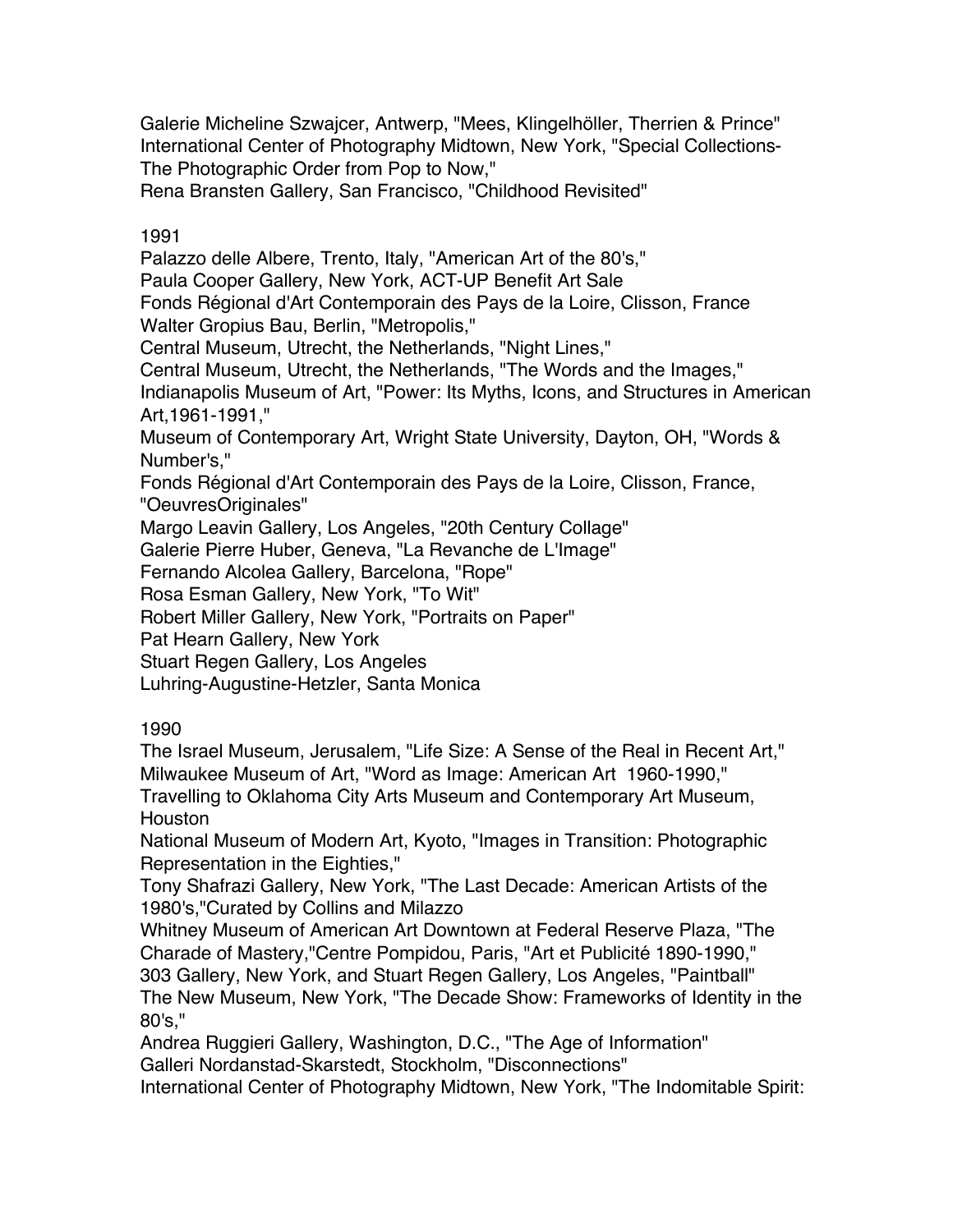Photographers and Friends United Against AIDS,", traveling to Los Angeles Municipal Art Gallery

Massimo Audiello Gallery, New York, "The Last Laugh: Irony, Humor, Selfmockery, andDerision,"

## 1989

Paleis voor Schone Kunsten, Brussels, "WittgensteinThe Play of the Unsayable," Curated by Joseph Kosuth

Whitney Museum of American Art, New York, "Image World: Art and Media Culture,"

Museum of Contemporary Art, Los Angeles, "A forest of SIGNS: ART IN THE CRISIS OF REPRESENTATION,"

Festival of Vienna, Vienna, "Moskau - Wien - New York,"

Frankfurter Kunstverein, Frankfurt, "Prospect Photographie,"

Festival Nouvelles Scenes '89, Dijon, France, "Une Autre Affaire"

The School of Visual Arts Gallery, New York, "Dream Reality," Curated by Peter Nagy

Museum am Ostwall, Dortmund, West Germany, "In Other Words: Wort und Schrift in Bildern der Konzeptuellen Kunst,"

Kunstverein in Hamburg, "D & S Ausstellung,"

Yokohama Museum of Art, Japan, "Contemporary Art from New York: The Collection of the Chase Manhattan Bank,"

National Museum of American Art, Washington, D.C. "The Photography of Invention: American Pictures of the 1980's,"

International Museum of Photography at George Eastman House, Rochester, New York, "New Acquisitions, New Work, New Directions"

Simon Watson Gallery, New York, "Re-presenting the 80's,"

Whitney Museum of American Art, Downtown at Federal Reserve Plaza, New York, "Suburban Home Life: Tracking the American Dream"

Whitney Museum of American Art at Equitable Center, New York, "Nocturnal Visions in Contemporary Painting"

Rheinhalle, Cologne Fair Grounds, Cologne, "Bilderstreit,"

Frankfurter Kunstverein, "Prospect '89,"

University Galleries, Illinois State University, Normal, IL, "Through a Glass, Darkly,"

Victoria and Albert Museum, London, "Photography Now,"

Monika Sprüth Galerie, Cologne, "Scripta Manent - Verba Volant"

Stedman Art Gallery, Rutgers University, Camden, NJ, "Conspicuous Display,"

Stedelijk Museum, Amsterdam, "Horn of Plenty: Sixteen Artists from New York City"

Mai 36 Galerie, Lucerne, "Arrangements 1"

Hallwalls Contemporary Arts Center, Buffalo, "Amerikarma"

1988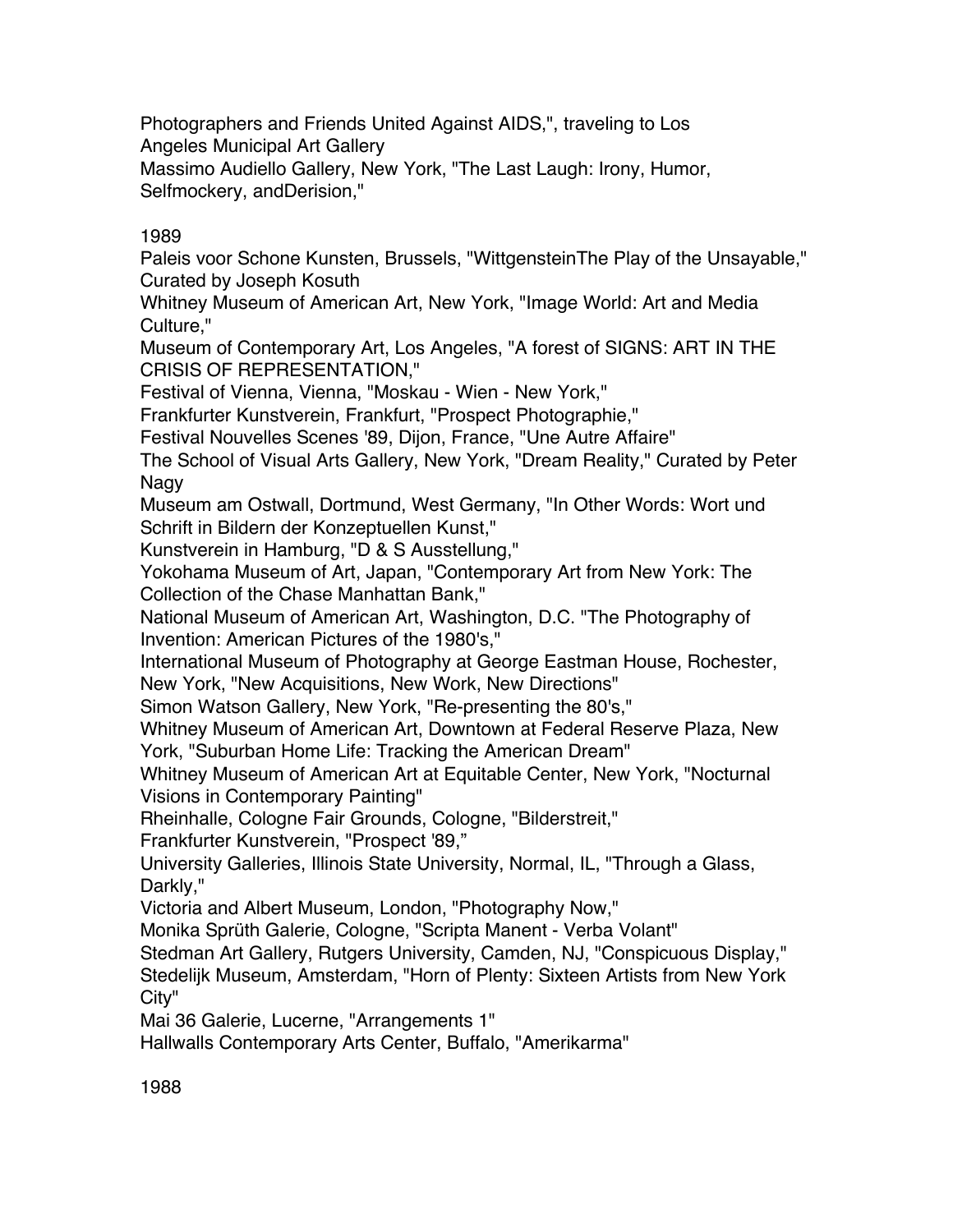Städt. Kunsthalle, Kunstsammlung Nordrhein-Westfalen, Kunstverein für d. Rheinlande

u. Westfalen, Düsseldorf, "BiNATIONALE: Deutsche/Amerikanische Kunst der 80er Jahre," Travelling to The Institute of Contemporary Art, Museum of Fine Arts, Boston, Catalogue

PPS. Galerie F.C. Grundlach, Hamburg and Galleri Contur, Stockholm, "Das Licht von der anderen Seite"

Daniel Weinberg Gallery, Los Angeles, "New Works by Ashley Bickerton, Robert Gober, Peter Halley, Jeff Koons, Richard Prince, Meyer Vaisman, Christopher Wool"

PS. Galerie F.C. Gundlach, Hamburg, "Gangs of Surrogate Entertainers Since McCollum - Robbins"

Whitney Museum of American Art, Downtown at Federal Reserve Plaza, New York, "Modes of Address: Language in Art Since 1960"

Centre National des Arts Plastiques, Paris, "The Object of the Exhibition," **Catalogue** 

Halle Sud, Geneva, "Reprises de Vues"

Lorence-Monk Gallery, New York, "Lifelike"

Kunsthalle Zürich, Zürich, "Allan McCollum-Richard Prince"

Metro Pictures, New York, "Hover Culture"

Clocktower Gallery, New York, "Nostalgia as Resistance"

Cable Gallery, New York, "A 'Drawing' Show"

The Haggerty Museum of Art, Marquette University, Milwaukee, "Photography on the Edge"

Wallach Art Gallery, Columbia University, New York, "Sexual Difference: Both Sides of the Camera"

The Bruce Museum, Greenwich, CT, "Photographic Truth"

Venice Biennial, Venice, "Aperto '88," included in an installation by Robert Gober

## 1987

Sidney Janis Gallery, New York, "Recent Tendencies in Black and White" Le Case d'Arte, Milan

Galerie Nächst St. Stephan, Vienna, "Fotografien"

Knight Gallery/Spirit Square Arts Center, Charlotte, NC, "Romance," Catalogue Los Angeles County Museum of Art, "Photography and Art: Interactions since 1946," Travelled to Whitney Museum of American Art, New York,

"1987 Biennial Exhibition"

John Good Gallery, New York, "True Pictures"

Harm Bouckaert Gallery, New York, "Prints"

Galerie Christoph Dürr, "Der Reine Alltag"

Hillwood Art Gallery, C.W. Post Campus/Long Island University, New York,

"Perverted by Language"

Whitney Museum of American Art at Philip Morris, New York "The Viewer as Voyeur"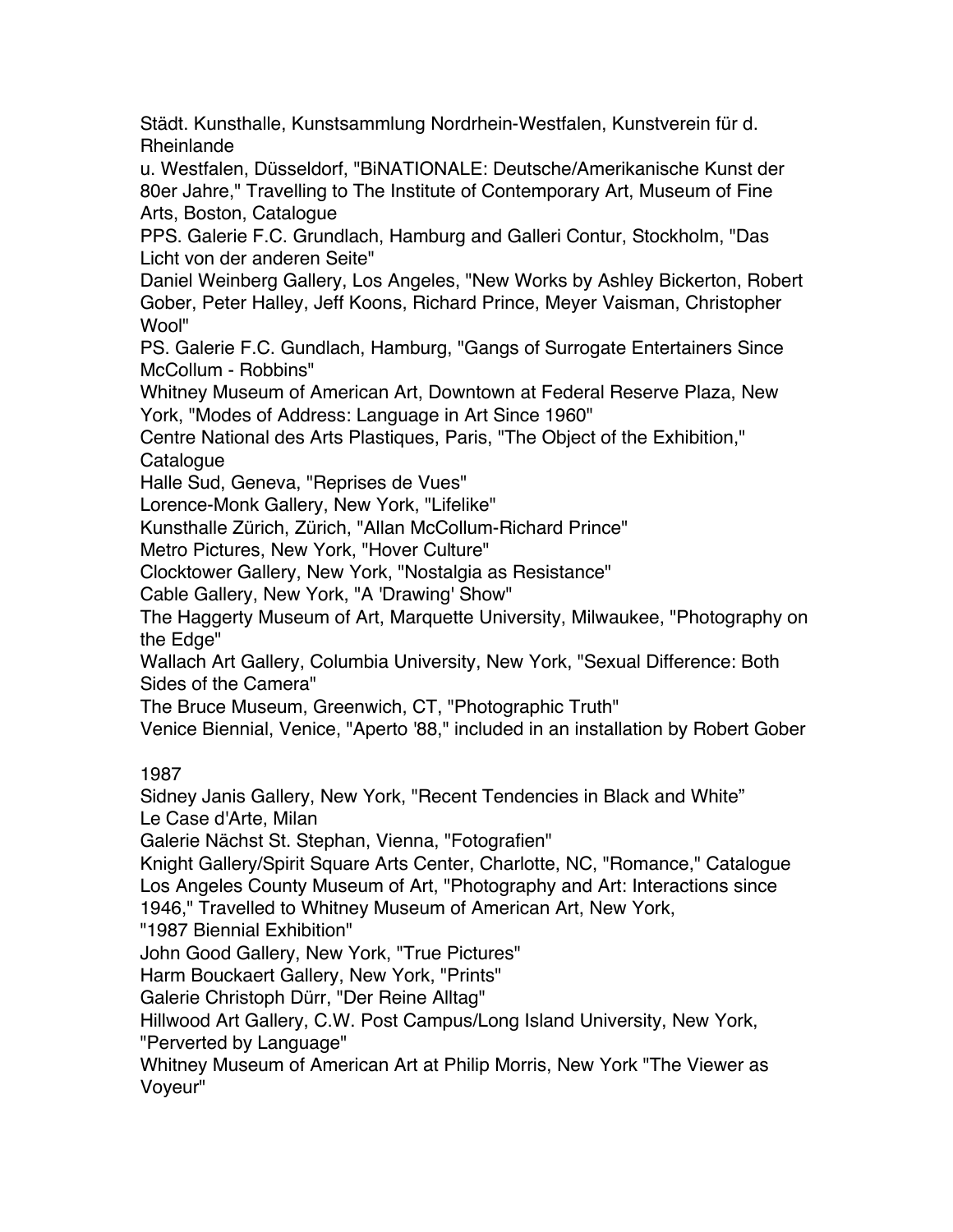Hoffman Borman Gallery, Los Angeles, "The New Who's Who"

1986

The 6th Biennial of Sydney, Australia, Catalogue Holly Solomon Gallery, New York, "Text and Image: The Wording of American Art" Castelli Graphics, New York, "The Moral Essays" Institute of Contemporary Art, Boston, "As Found" Michael Kohn Gallery, Los Angeles, "Post-Pop" San Francisco Camerawork, CA, "Products and Promotion," Travelling, Catalogue Wiener Festwochen, Wiener Secession, Vienna, "Wien Fluss," Catalogue Colin De Land Gallery, New York (with John Dogg) LACE, Los Angeles, "TV Generations" Queens Museum, New York, "The Real Big Picture"

## 1985

Whitney Museum of American Art, New York, "1985 Biennial Exhibition,"

Catalogue

303 Gallery, New York (with David Robbins)

New Museum of Contemporary Art, New York, "The Art of Memory/ The Loss of History"

Center for Contemporary Arts, Santa Fe,, "Strategies of Appropriation"

# 1984

ARC/Musee d'Art Moderne de la Ville de Paris, France, "New York: Ailleurs et Autrement," Catalogue

Washington Project for the Arts, Washington, D.C., "The Magazine Stand" Spiritual America, New York, "Pop"

Contemporary Arts Museum, Houston, "The Heroic Figure"

Allen Memorial Art Museum, Oberlin College, OH, "Drawings: After Photography" Knight Gallery, Spirit Square Arts Center, Charlotte, NC, "Jenny Holzer, Barbara Kruger, Richard Prince," Catalogue

# 1983

The New Museum of Contemporary Art, New York, "Language, Drama, Source and Vision"

Biennale of São Paolo, Brazil

John Weber Gallery, New York, "Science Fiction"

# 1982

Institute of Contemporary Art, Philadelphia, "Image Scavengers," Catalogue The Contemporary Arts Center, Cincinnati, "Face It"

The Renaissance Society at the University of Chicago, "Art and the Media"